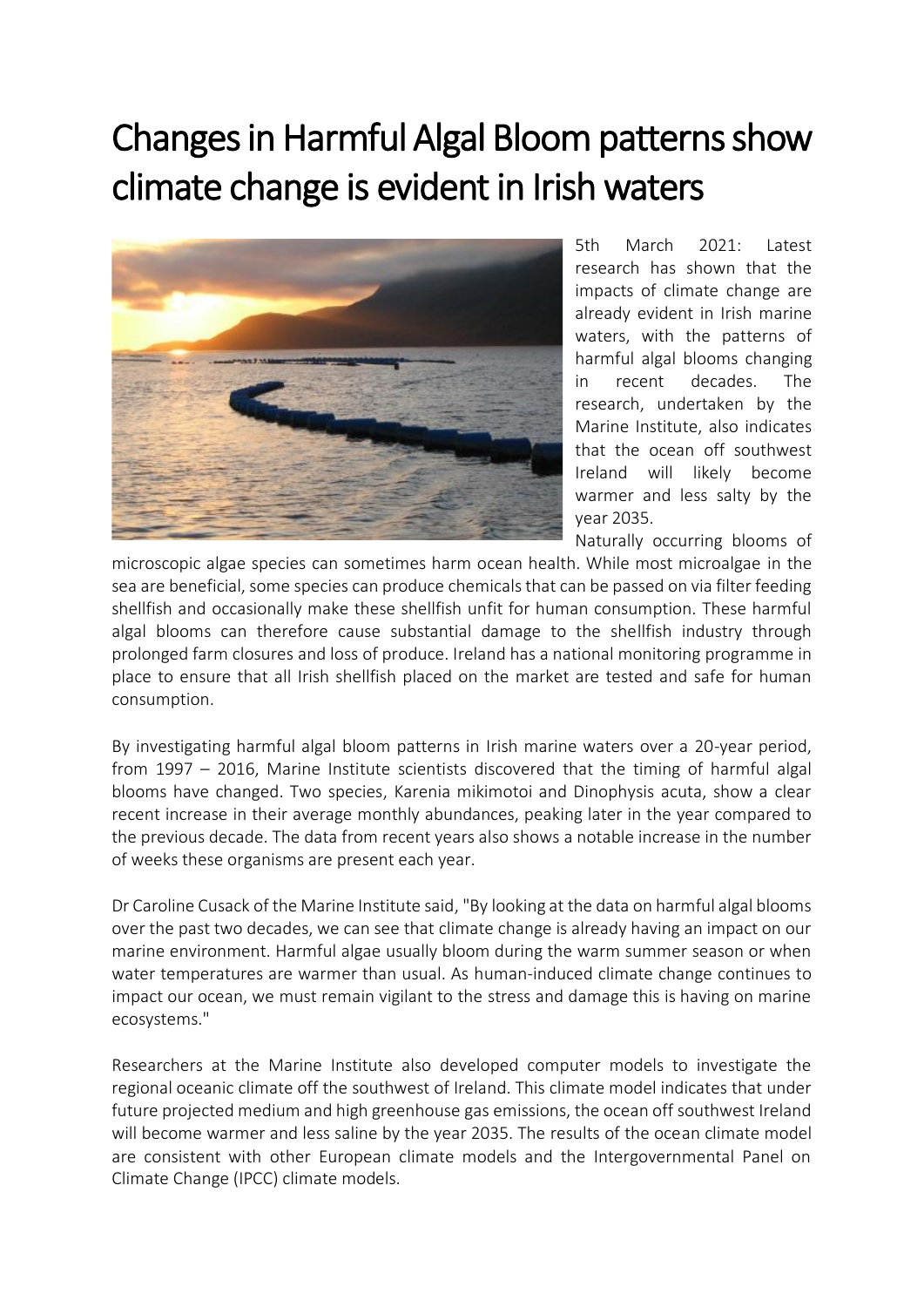Mick Gillooly, Director of Ocean Climate and Information Services at the Marine Institute said, "Our ocean and climate are inextricably linked. Small changes in the marine ecosystem, such as changing harmful algal bloom patterns, could have a big effect on our shellfish industry, economy and marine environment over the next decades. Adapting to a changing climate is one of the greatest challenges facing society, and scientific knowledge is essential to forecast changes in our oceans, so Ireland can effectively respond to, mitigate and adapt to those changes in our ocean and climate."

This research was carried out by the Marine Institute, as the project coordinator of the CoCliME (Co-development of Climate Services for adaptation to changing Marine Ecosystems) Project, funded by the Irish Environmental Protection Agency (EPA), the European Commission and other European national funders.

CoCliME modelling efforts undertaken by project partners in France, show that existing ocean currents have the potential to bring tropical warm water species such as the microalgae Ostreopsis to the southern shores of Ireland. One potentially harmful Ostreopsis species is now confirmed in coastal regions off southwest France with genetic markers detected off the Brittany coast indicating it can establish in areas further north.

The CoCliME study indicates that the ocean is changing with similar trends to that observed by other European and global predictions in both climate scenarios and altered harmful algal blooms occurrence patterns in the last two decades.

This project is funded under the EPA Research Programme 2014-2020. The EPA Research Programme is a Government of Ireland initiative funded by the Department of the Environment, Climate and Communications. It is administered by the Environmental Protection Agency, which has the statutory function of co-ordinating and promoting environmental research.